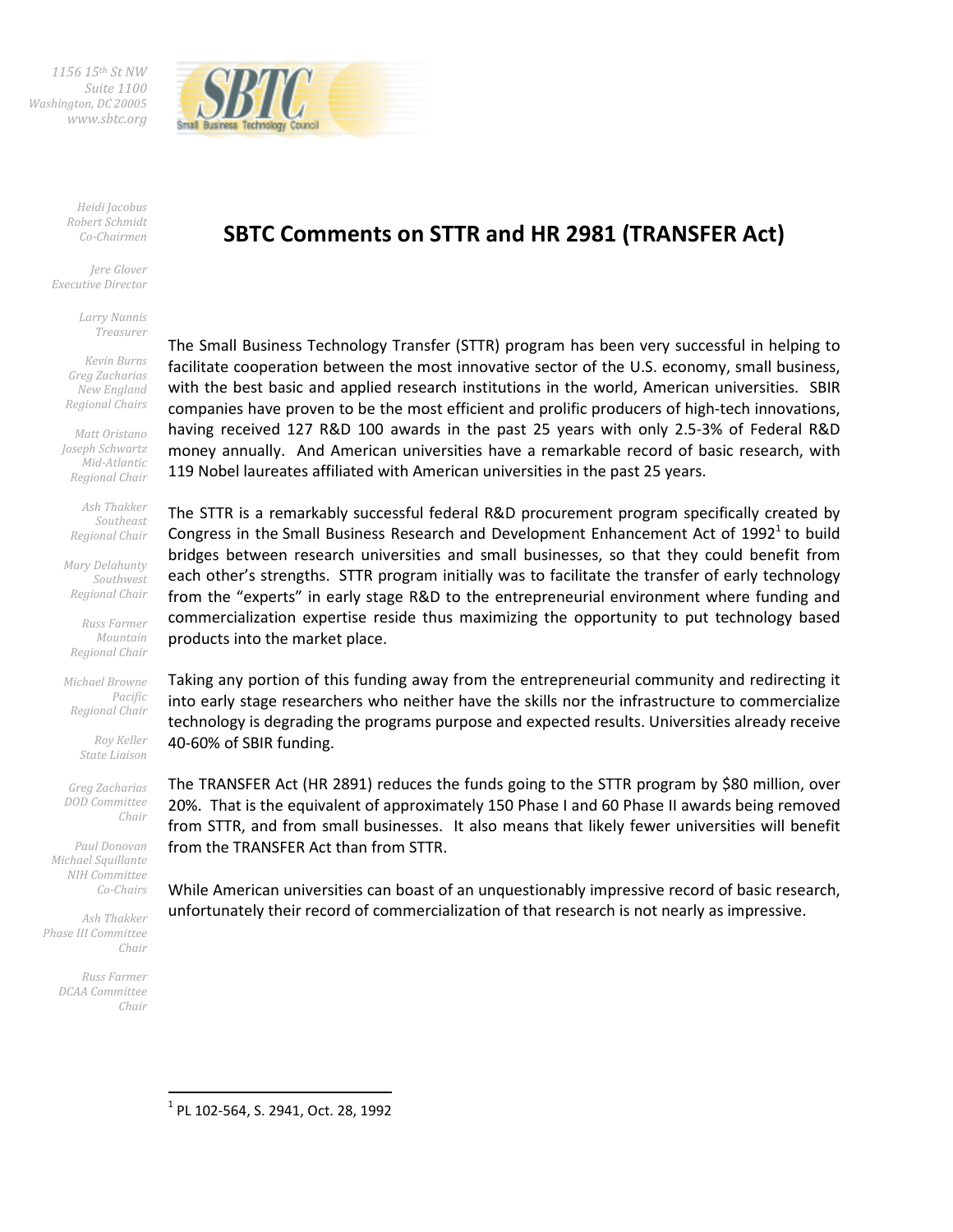

#### **Innovation**

Universities virtually never commercialize their technology alone. They always have partners to convert their research into innovations. Even with partners in Government and business, they rarely account for over 10% of key innovations. The most significant new innovations in the marketplace have been demonstrated to come from small businesses – especially from STTR and SBIR firms. An important study on technology and innovation, entitled "Where Do Innovations Come From?" reported:

"The results show that these SBIR-nurtured firms consistently account for a quarter of all U.S. R&D 100 Award winners—a powerful indication that the SBIR program has become a key force in the innovation economy of the United States."<sup>2</sup>

This 40-year study shows that SBIR recipients develop twice as many key innovations as universities.

#### **Patents**

 $\overline{\phantom{0}}$ 

SBIR/STTR firms are awarded more patents each year than all American universities combined.<sup>3</sup> Under 10% of Federal R&D dollars to universities result in licensing revenue. In FY2012, the total licensing income from university research was only \$2.6 billion dollars, while federally funded research expenditures at universities reached \$40 Billion.<sup>4</sup> Universities licensing revenue is only 6.5% of their federal R&D dollars.

One indication of the importance of a patent is the number of times that it is cited in other patent applications. A study of companies that were "serial innovators" (with 15 or more patents over five years), found that over one-third were small companies, many of them SBIR companies. Patents from these small "serial innovators" were cited 28% more often by other inventors, were twice as likely to be among the top 1% of the most widely cited patents, and were twice as closely linked to scientific research than were the patents from the large "serial innovators".<sup>5</sup>

<sup>&</sup>lt;sup>2</sup> Black, Fred and Keller, Matthew R. *Where Do Innovations Come From? Transformations in the U.S. National Innovation System, 1970-2006* The Information Technology & Innovation Foundation, July 2008 http://www.itif.org/files/Where\_do\_innovations\_come\_from.pdf

<sup>&</sup>lt;sup>3</sup> Data from www.inknowvation.com the web site for Ann Eskesen, President of Innovation Development Institute, Swampscott, MA, 2011, the best and most comprehensive source of SBIR data. From the program inception in 1982 to date total funding is \$31.8 billion; total number of patents issued is 75,265.

<sup>4</sup> *FY2012 Highlights.* Association of University Technology Managers (AUTM). 2012

http://Autm.net/AM/Template.cfm?Section=FY2012\_Licensing\_Activity\_Survey&Template=/CM/ContentDisplay.cfm &ContentID=11435

<sup>&</sup>lt;sup>5</sup>Hicks, Diana *Small Serial Innovators: The Small Firm Contribution to Technical Change*. CHI Research, 2003, produced under contract to the Small Business Administration, contract SBA01C-0149.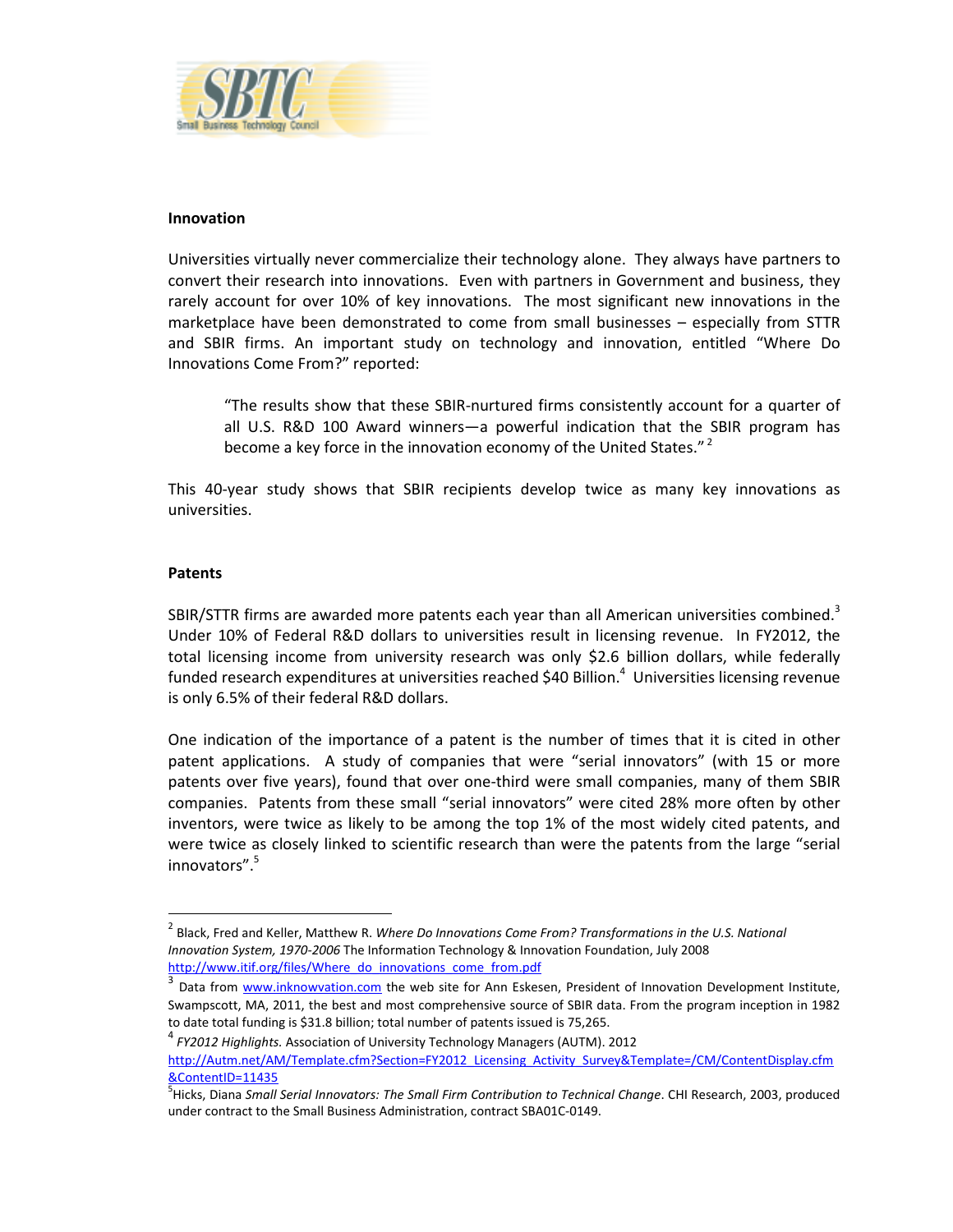

## **Commercialization**

Small businesses have also vastly outperformed universities in the area of commercialization. A comprehensive study of the SBIR/STTR programs under taken in 2008 surveyed SBIR companies and found:

"On average, SBIR projects received almost \$800,000 from non-SBIR sources, with over half of respondents (51.6 percent) reporting some additional funds for the project from a non-SBIR source."<sup>6</sup>

See also GAO-05-861T, Observations on the Small Business Innovation Research Program, General Accountability Office, 2005

Strikingly, there are now more scientists and engineers working in smaller companies (38%) than in any other sector. Some 27% of U.S. scientists and engineers currently work for large companies, 16% for universities, 13% for government, and 6% for nonprofits.

The SBIR Program, is at least partly responsible for small business' growing science and engineering firepower, has deployed it to remarkable effect.

## **SBIR/STTR University Comparison**

l

These facts are true in spite of the fact that universities receive well over 10 times more federal R&D dollars than the SBIR/STTR programs every year. SBIR/STTR companies receive 3% of Federal extramural R&D funding while universities receive between 32-36%. Simple stated, SBIR/STTR companies produce more patents, more than twice as many key innovations, and have a far better record of commercialization, on 10% of the federal funding that universities receive.

<sup>6</sup> Wessner, Charles W., Ed. *An Assessment of the Small Business Innovation Research Program*, National Research Council, National Academies Press. Committee on Capitalizing on Science, Technology, and Innovation, 2008 pg 122 http://www.nap.edu/catalog.php?record\_id=11989